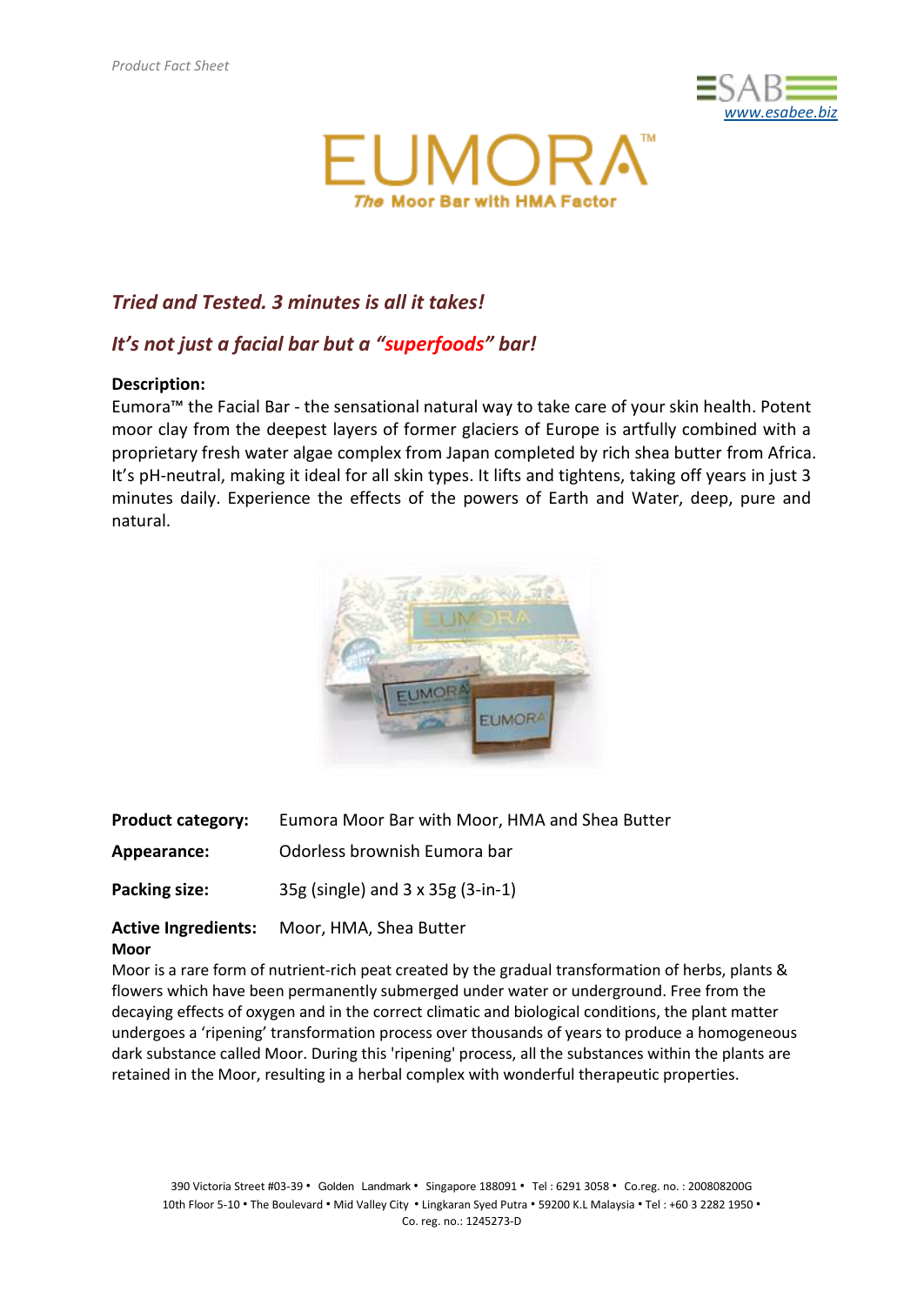



## **HMA (Hydration MicroAlgae Factor)**

HMA (Hydration MicroAlgae factor) is a unique concentration of natural active ingredients, extracted from the essence of Microalgae. It is an effective hydrating agent and can help in strengthening the mechanisms of skin defense. It has deep moisturizing action while strengthening the defense qualities of the skin barrier, thus giving extraordinary softness and brightness. In addition, HMA is rich in Vitamins B1, B2, B12 and niacin which can increase the skin's energy and protect the skin to stay away from all kinds of pressure. With its absolute compatibility with the skin, it doesn't irritate, and provides moisture for all types of skin in all climates.



### **Shea Butter**

Shea Butter is a [fat](https://en.wikipedia.org/wiki/Fat) extracted from the [nut](https://en.wikipedia.org/wiki/Nut_(fruit)) of the African [shea tree.](https://en.wikipedia.org/wiki/Shea_tree) It is widely used in [cosmetics](https://en.wikipedia.org/wiki/Cosmetics) as a [moisturizer,](https://en.wikipedia.org/wiki/Moisturizer) [salve](https://en.wikipedia.org/wiki/Salve) or [lotion.](https://en.wikipedia.org/wiki/Lotion)



## **Benefits:**

#### **Bio-Available**

The substances present are in colloidal form, thus they are small enough to be easily absorbed by the skin system.

## **Antiseptic**

The moor contains high proportions of phenol substances and these acts as natural antiseptic.

## **Detoxifying**

The high proportion of humic acid and other humus substances from the moor enables the moor to draw toxic substances trapped in the tissues.

## **Anti-Inflammatory**

Moor has consistently been found to exert an anti-inflammatory effect on irritated or inflamed tissues.

390 Victoria Street #03-39 · Golden Landmark · Singapore 188091 · Tel : 6291 3058 · Co.reg. no. : 200808200G 10th Floor 5-10 · The Boulevard · Mid Valley City · Lingkaran Syed Putra · 59200 K.L Malaysia · Tel : +60 3 2282 1950 · Co. reg. no.: 1245273-D